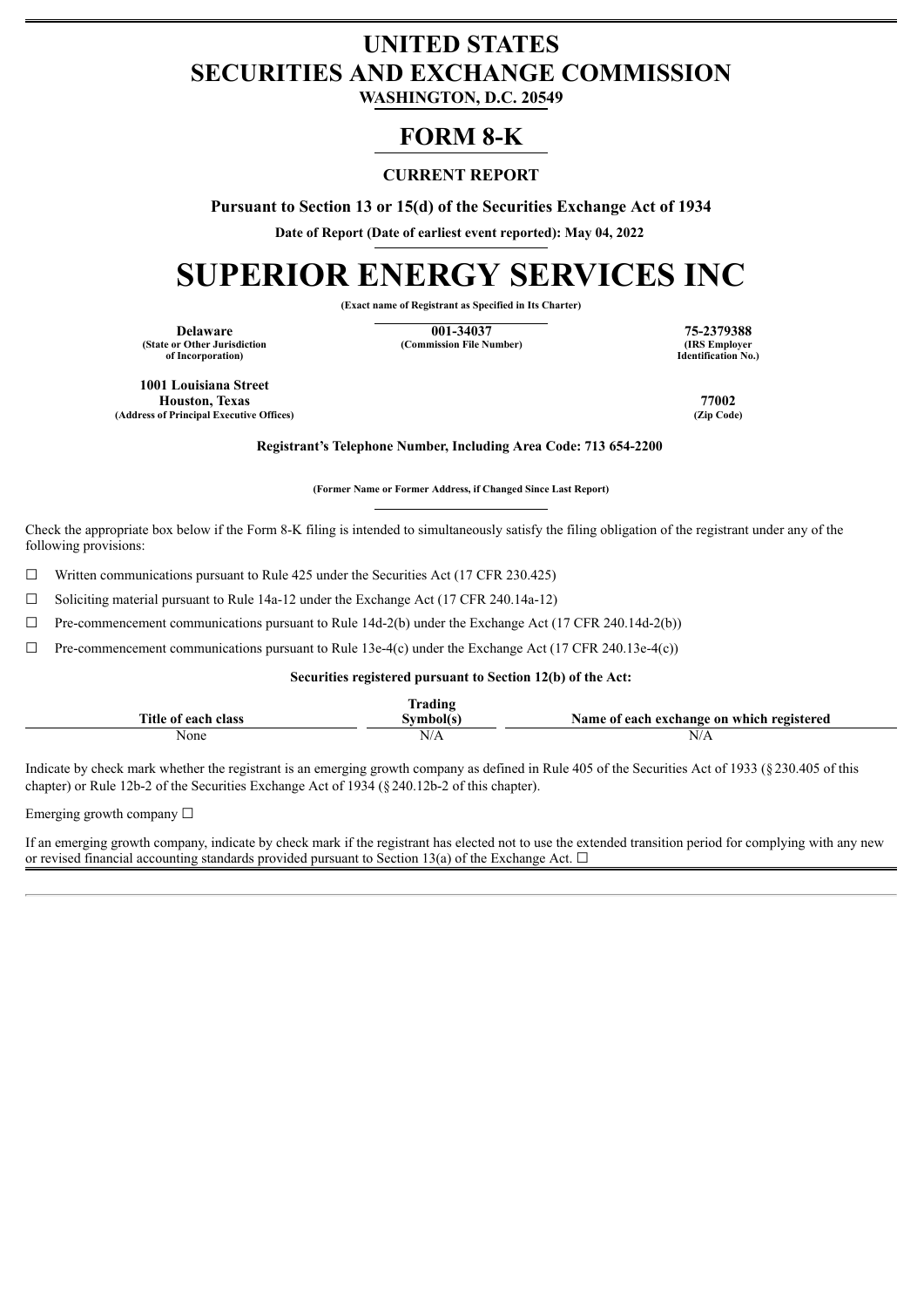#### **Item 2.02 Results of Operations and Financial Condition.**

On May 4, 2022, Superior Energy Services, Inc., a Delaware corporation, announced, among other things, its financial results for the fiscal quarter ended March 31, 2022 and a conference call with its shareholders. A copy of the press release is attached to this Current Report on Form 8-K as Exhibit 99.1 and is incorporated by reference. The information contained in this Item 2.02 (including the exhibit hereto) shall not be deemed "filed" for purposes of Section 18 of the Securities Exchange Act of 1934, as amended (the "Exchange Act"), or incorporated by reference in any filing under the Securities Act of 1933, as amended (the "Securities Act"), or the Exchange Act, except as shall be expressly set forth by specific reference in such a filing.

#### **Item 7.01 Regulation FD Disclosure.**

The information from Item 2.02 of this Current Report on Form 8-K is hereby incorporated into this Item 7.01 by reference.

The information contained in this Item 7.01 (including the exhibit hereto) shall not be deemed "filed" for purposes of Section 18 of the Exchange Act or incorporated by reference in any filing under the Securities Act or the Exchange Act, except as shall be expressly set forth by specific reference in such a filing.

#### **Item 9.01 Financial Statements and Exhibits.**

(d) Exhibits

Exhibit Number Exhibit Description 99.1 Press release dated May 4, 2022 104 Cover Page Interactive Data File (embedded within the Inline XBRL document)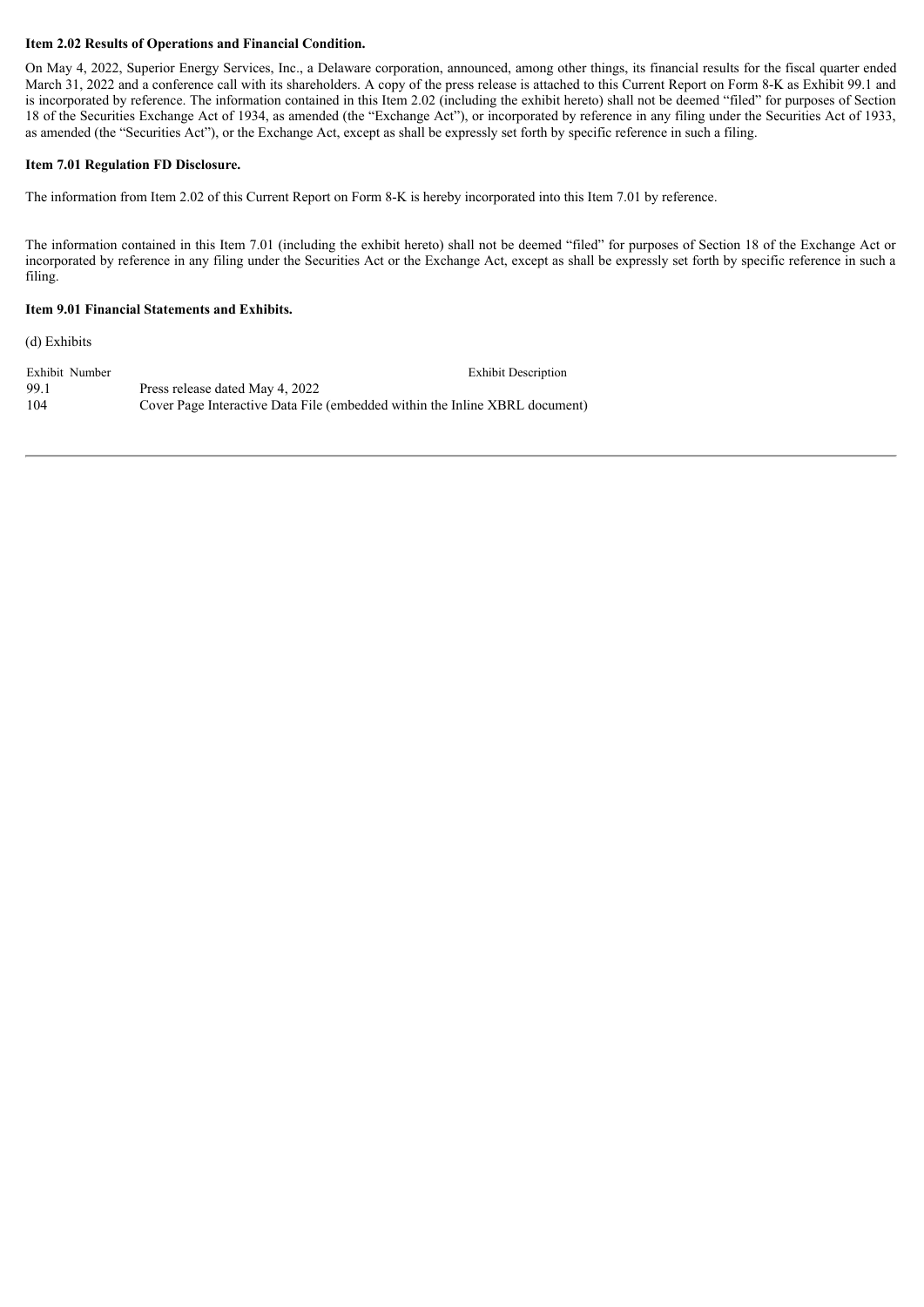### **SIGNATURES**

Pursuant to the requirements of the Securities Exchange Act of 1934, the registrant has duly caused this report to be signed on its behalf by the undersigned thereunto duly authorized.

Superior Energy Services, Inc.

Date: May 5, 2022 By: /s/ James W. Spexarth

James W. Spexarth Executive Vice President, Chief Financial Officer and Treasurer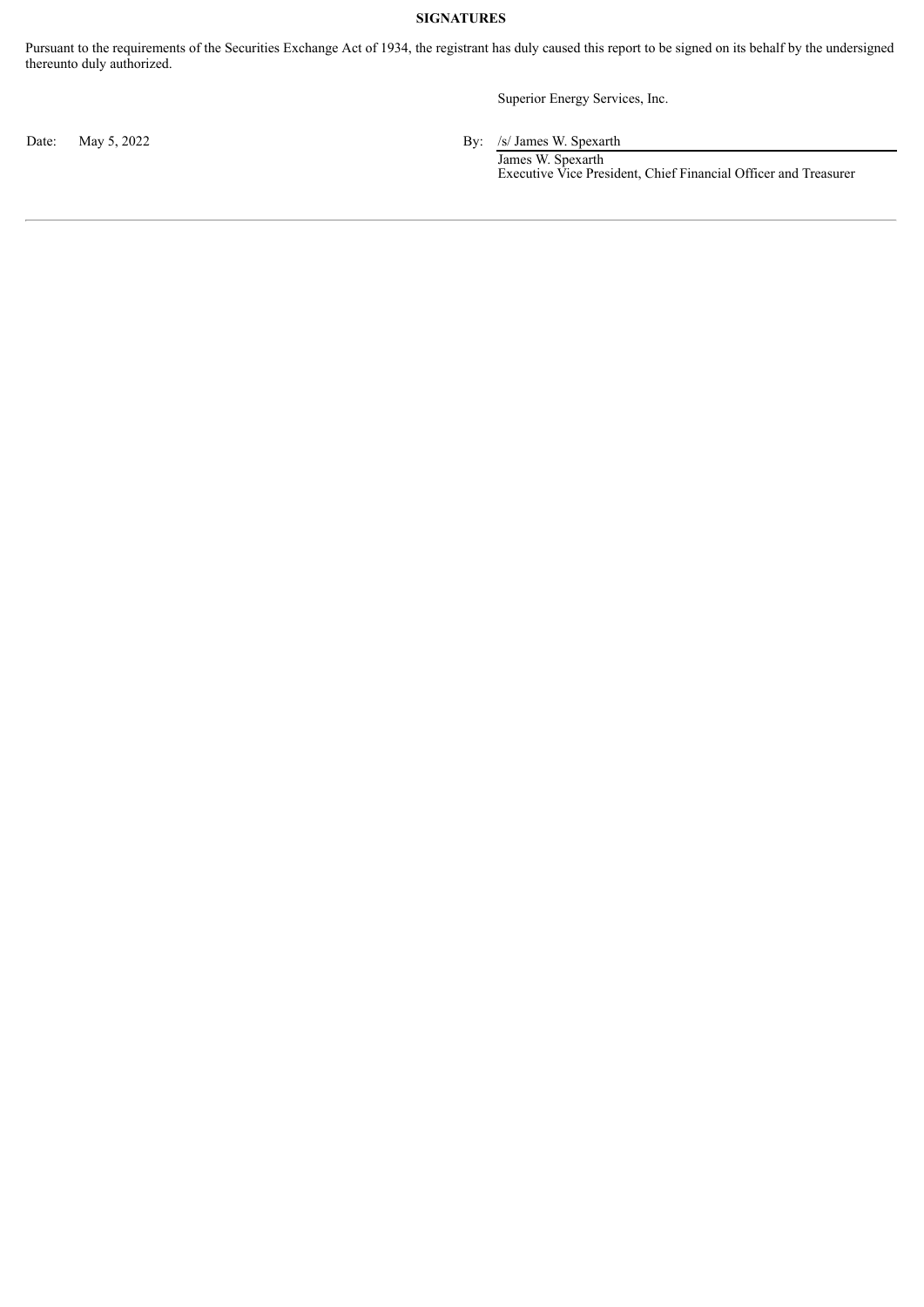

# FOR FURTHER INFORMATION CONTACT: Wendell York, VP – IR, Corporate Development & Treasury 1001 Louisiana St., Suite 2900 Houston, TX 77002 Investor Relations, ir@superiorenergy.com, (713) 654-2200 **SUPERIOR ENERGY SERVICES ANNOUNCES FIRST QUARTER 2022 RESULTS AND CONFERENCE CALL**

**Houston, May 4, 2022** – Superior Energy Services, Inc. (the "Company") filed its Form 10-Q for the period ending March 31, 2022 on May 4, 2022. In accordance with the Company's Shareholders Agreement, it will host a conference call with shareholders on Wednesday, May 11, 2022.

The Company reported net income from continuing operations for the first quarter of 2022 of \$24.0 million, or \$1.20 per share, on revenue of \$197.9 million. This compares to a net loss from continuing operations of \$23.2 million, or \$1.16 per share, for the fourth quarter of 2021, on revenues of \$198.4 million. Net income from continuing operations includes \$13.9 million of "Other income" primarily related to favorable foreign exchange rate changes during the quarter totaling \$5.6 million and both realized and unrealized gains of \$8.2 million on the value of our stock holdings in Select Energy Services.

The Company's Adjusted EBITDA (a non-GAAP measure) was \$53.0 million for the quarter, an increase of 32% compared to \$40.1 million in fourth quarter 2021. Refer to page 10 for a Reconciliation of Adjusted EBITDA to GAAP results.

Brian Moore, Chief Executive Officer, commented, "Our positive first quarter results showcase the strength of our brands, their leaders, and teams as well as our continued execution of last year's transformation initiatives. These efforts narrowed our operational focus to businesses with strong market positions, particularly in our Rentals segment, and enabled us to significantly reduce our cost structure, which has had a meaningful impact on margin expansion in these times of labor and supply chain costs inflation. We remain encouraged by our prospects for near-term and longer-term market opportunities and will continue to increase pricing as market capacity is absorbed, while remaining disciplined in our capital expenditure and market participation decisions<sup>"</sup>

"The strategic transformation resulting from our Business Unit Review in 2021 weighted our product offerings toward businesses critical to our customer's oil and gas operations. These businesses have limited competition with the three largest global oilfield service companies; require deep technical expertise, specifically in premium drill pipe and bottom hole assembly rentals; and have strong cash flow generating capacity as was delivered in our first quarter results."

# **First Quarter 2022 Geographic Breakdown**

U.S. land revenue was \$38.5 million in the first quarter of 2022, an increase of 12% compared to revenue of \$34.5 million in the fourth quarter of 2021 driven by both increased utilization and pricing in our Rentals Segment. Our premium drill pipe and downhole assemblies businesses benefited from increased customer demand and a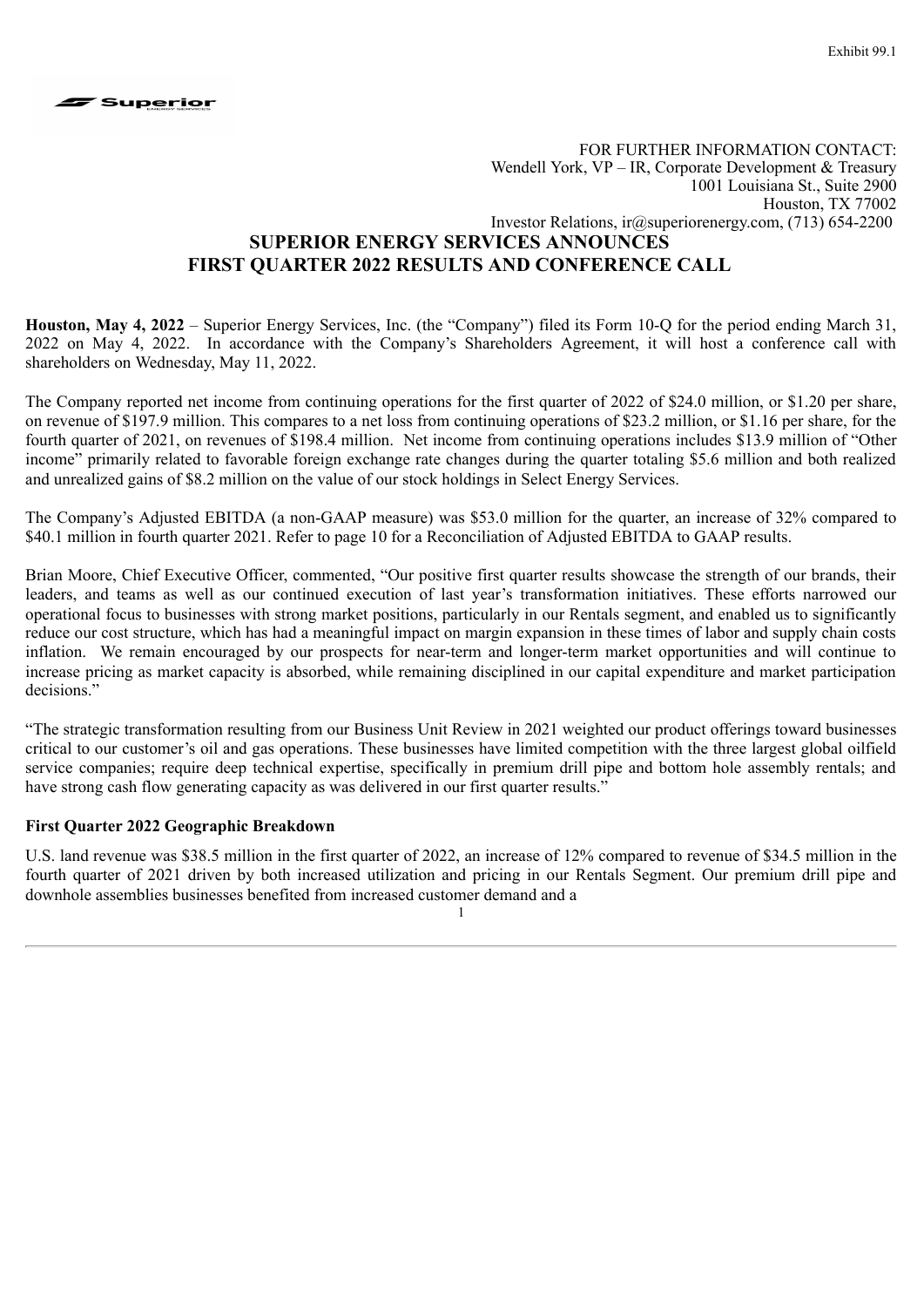tightening of the tool rental market where the most desirable assets within our substantial tool inventories were near full utilization.

U.S. offshore revenue was \$61.1 million in the first quarter of 2022, up 17% compared to revenue of \$52.0 million in the fourth quarter of 2021. U.S. offshore results were positively impacted by increased activity and pricing for both our premium drill pipe and hydraulic workover and snubbing businesses. We look forward to increased activity levels where we have the capacity for the highly specialized equipment required for deep water drilling and completion applications.

International revenue was \$98.3 million in the first quarter of 2022, a decrease of 12% compared to revenue of \$111.9 million in the fourth quarter of 2021. International results were negatively impacted by the completion of a project in Brazil and generally lower levels of activity in certain key geographies. We continue to assess our international footprint and will be focusing our efforts on servicing those markets where we can generate a competitive return and support longstanding customer relationships.

# **Segment Reporting**

The Rentals segment revenue in the first quarter of 2022 was \$88.8 million, a 7% increase compared to revenue of \$82.8 million in the fourth quarter of 2021. Adjusted EBITDA of \$49.7 million contributed 75% of the Company's total Adjusted EBITDA before including Corporate costs. First quarter Adjusted EBITDA Margin (a non-GAAP measure further defined on page 9) within Rentals was 56% benefiting from increasing pricing and higher utilization.

The Well Services segment revenue in the first quarter of 2022 was \$109.2 million, a 6% decrease compared to revenue of \$115.6 million in the fourth quarter of 2021. Adjusted EBITDA for the first quarter was \$16.5 million for an Adjusted EBITDA Margin of 15%. Although revenues were lower sequentially, our margins increased primarily due to the revenue mix in our hydraulic workover and snubbing business, with higher margin service revenue replacing mobilization revenue and pass-through work with lower margins. Also, the strategic shift of our more labor-intensive service businesses to U.S. offshore and International operations reduces our exposure to the most significant wage inflation pressures in this segment given our lower U.S. Land headcount.

Both segments are experiencing supply chain tightness and inflation, particularly for raw materials associated with downhole completion and drilling bottom hole accessory components. This primarily impacts our ability to bring new tools to market in late 2022 and beyond as we experience long delivery lead times and increased pricing for capital expenditures.

# **Liquidity**

As of March 31, 2022, the Company had cash, cash equivalents, and restricted cash of approximately \$439.1 million and the availability remaining under our ABL Credit Facility was approximately \$84.4 million, assuming continued compliance with the covenants under our ABL Credit Facility. The Board of Directors continues to evaluate optimal uses of cash on hand, including potential returns of capital to shareholders.

Total cash proceeds received from the sale of non-core assets during the quarter were \$13.4 million. Additionally, at March 31, 2022, the Company owned 3.1 million shares of Select Energy Services Class A common stock (NYSE: WTTR).

First quarter capital expenditures were \$11.3 million. The Company expects total capital expenditures for 2022 to be approximately \$75 million with substantially all of the remaining spend occurring in the second and third quarters. Approximately 65% of total 2022 capital expenditures are targeted for the replacement of existing assets. Of the total capital expenditures, over 60% will be invested in the Rentals segment.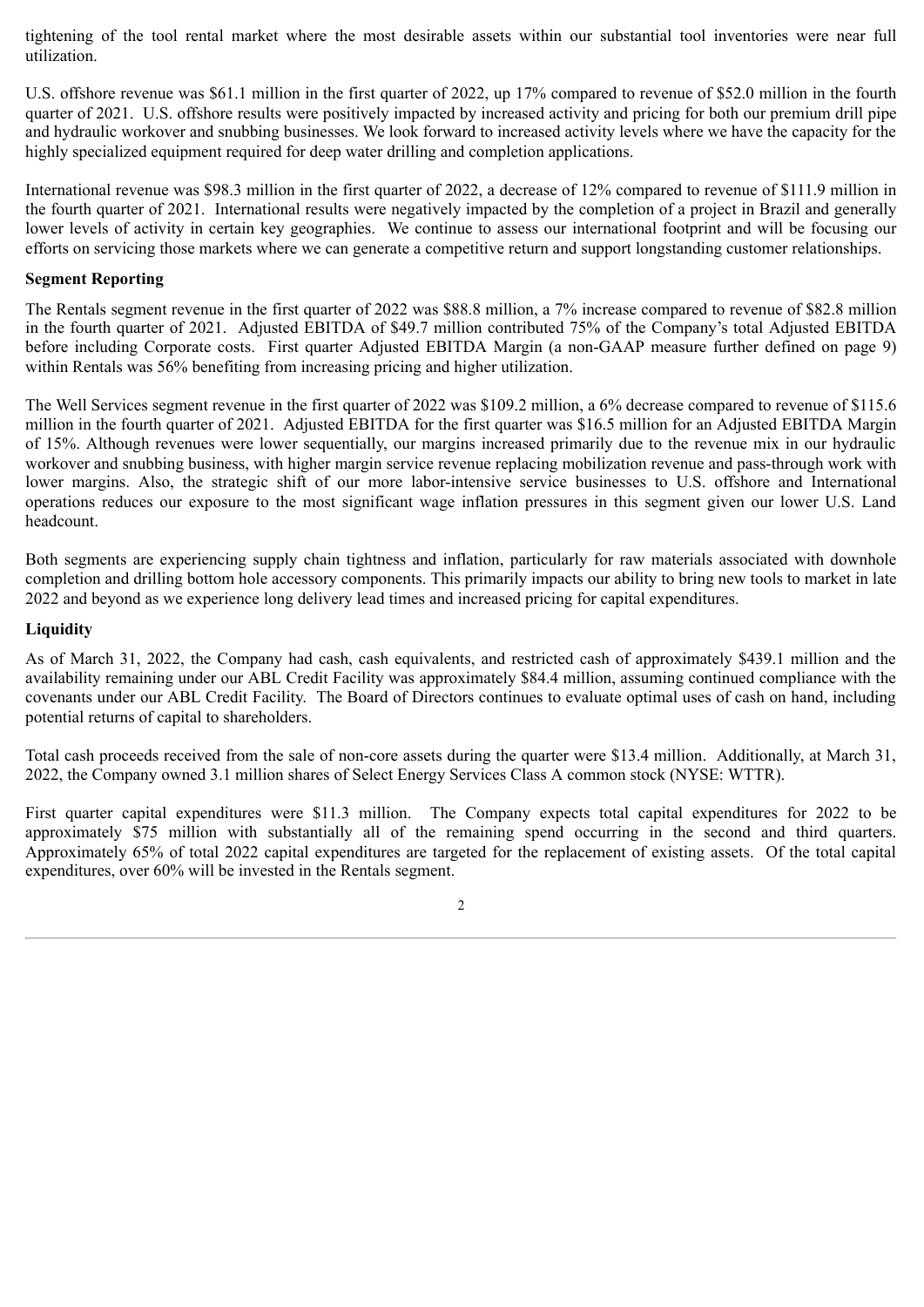# **Engagement of Strategic Advisor**

The Company has engaged Evercore to review potential strategic alternatives focused on maximizing shareholder value.

The Board has not set a timetable for the conclusion of this review, nor has it made any decisions related to any further actions or potential strategic alternatives at this time. There can be no assurance that the review will result in any transaction or other strategic change or outcome. The Company does not intend to comment further unless and until it determines that further disclosure is appropriate or necessary.

## **Conference Call Information**

The Company will host a conference call on Wednesday, May 11, 2022 at 10:00 a.m. Eastern Time. To listen to the call via a live webcast, please visit Superior's website at ir.superiorenergy.com and use access code 2779221. You may also listen to the call by dialing in at 1-877-800-3682 in the United States and Canada or 1-615-622-8047 for International calls and using access code 2779221. The call will be available for replay until June 3, 2022 on Superior's website at ir.superiorenergy.com. If you are a shareholder and would like to submit a question, please email your question beforehand to Wendell York at **ir@superiorenergy.com**.

#### **About Superior Energy Services**

Superior Energy Services serves the drilling, completion and production-related needs of oil and gas companies worldwide through a diversified portfolio of specialized oilfield services and equipment that are used throughout the economic life cycle of oil and gas wells. For more information, visit: www.superiorenergy.com.

## **Non-GAAP Financial Measure**

To supplement Superior's consolidated financial statements, which are prepared and presented in accordance with generally accepted accounting principles in the United States ("GAAP"), the Company also uses Adjusted EBITDA and Adjusted EBITDA Margin. Management uses Adjusted EBITDA and Adjusted EBITDA Margin internally for financial and operational decisionmaking and as a means to evaluate period-to-period comparisons. The Company also believes these non-GAAP measures provide investors useful information about operating results, enhance the overall understanding of past financial performance and future prospects, and allow for greater transparency with respect to key metrics used by management in its financial and operational decision making. Non-GAAP financial measures are not recognized measures for financial statement presentation under U.S. GAAP and do not have standardized meanings and may not be comparable to similar measures presented by other public companies. Adjusted EBITDA and Adjusted EBITDA Margin should be considered as supplements to, and not as substitutes for, or superior to, the corresponding measures calculated in accordance with GAAP. We define Adjusted EBITDA as net income (loss) before net interest expense, income tax expense (benefit) and depreciation, amortization and depletion, adjusted for reduction in value of assets and other charges, which management does not consider representative of our ongoing operations. We define Adjusted EBITDA Margin as Adjusted EBITDA by segment as a percentage of segment revenues. For a reconciliation of Adjusted EBITDA to net income, the most directly comparable GAAP financial measure, please see the tables under "―*Superior Energy Services, Inc. and Subsidiaries Reconciliation of Adjusted EBITDA*" included on pages 10 through 11 of this press release.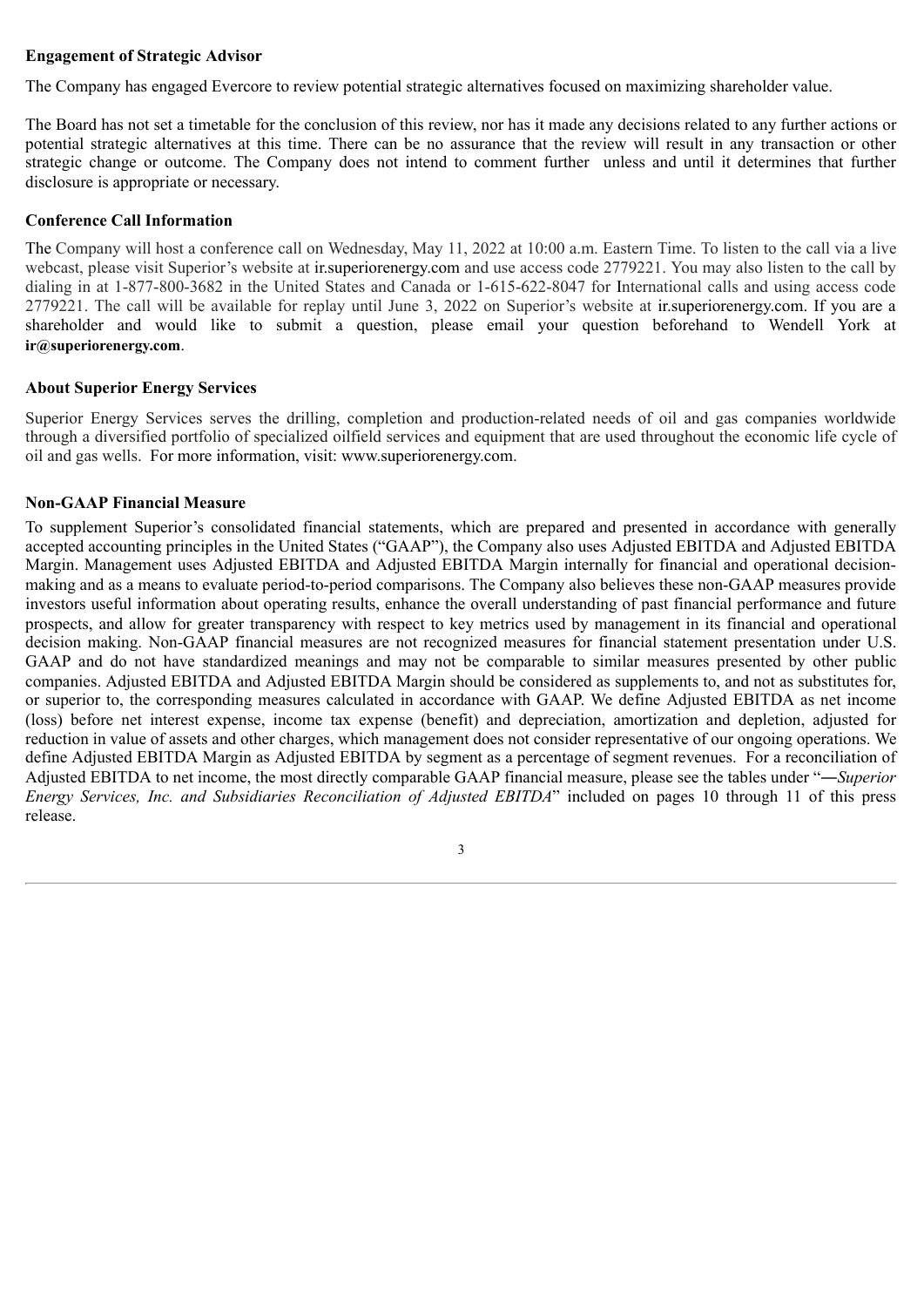#### **Forward-Looking Statements**

This press release contains, and future oral or written statements or press releases by the Company and its management may contain, certain forward-looking statements within the safe harbor provisions of the Private Securities Litigation Reform Act of 1995. Generally, the words "expects," "anticipates," "targets," "goals," "projects," "intends," "plans," "believes," "seeks" and "estimates," variations of such words and similar expressions identify forward-looking statements, although not all forwardlooking statements contain these identifying words. All statements other than statements of historical fact regarding the Company's financial position, financial performance, depreciation expense, liquidity, strategic alternatives (including dispositions and the timing thereof), market outlook, future capital needs, capital allocation plans, business strategies and other plans and objectives of our management for future operations and activities are forward-looking statements. These statements are based on certain assumptions and analyses made by the Company's management in light of its experience and prevailing circumstances on the date such statements are made. Such forward-looking statements, and the assumptions on which they are based, are inherently speculative and are subject to a number of risks and uncertainties, including but not limited to conditions in the oil and gas industry and the availability of third party

buyers, that could cause the Company's actual results to differ materially from such statements. These forward-looking statements rely on a number of assumptions concerning future events and are subject to a number of uncertainties and factors, many of which are outside the control of the Company, which could cause actual results to differ materially from such statements.

While the Company believes that the assumptions concerning future events are reasonable, it cautions that there are inherent difficulties in predicting certain important factors that could impact the future performance or results of its business.

These forward-looking statements are also affected by the risk factors, forward-looking statements and challenges and uncertainties described in the Company's Form 10-K for the year ended December 31, 2021 and Form 10-Q filed on May 4, 2022 and those set forth from time to time in the Company's other periodic filings with the Securities and Exchange Commission, which are available at www.superiorenergy.com. Except as required by law, the Company expressly disclaims any intention or obligation to revise or update any forward-looking statements whether as a result of new information, future events or otherwise.

###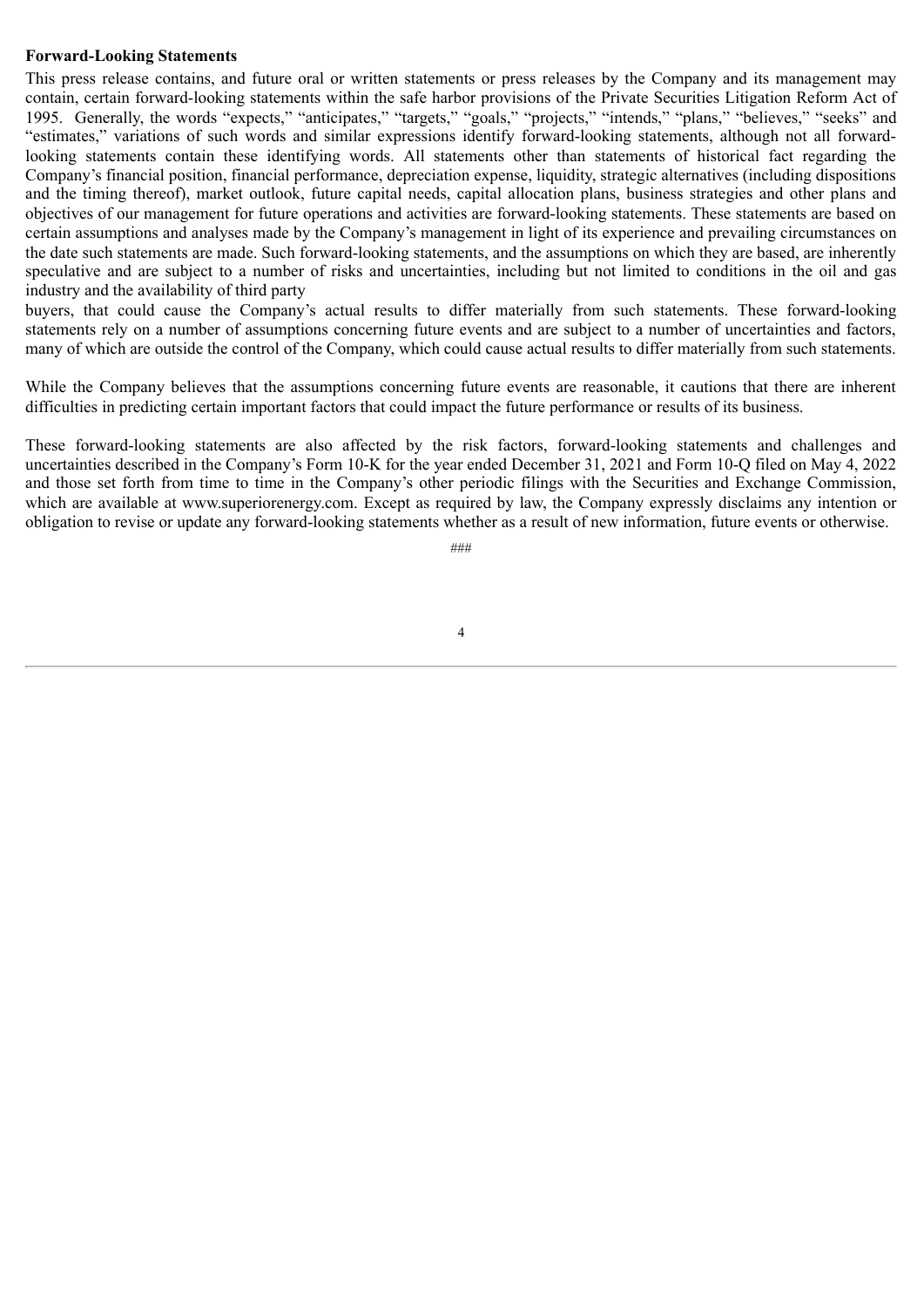#### **SUPERIOR ENERGY SERVICES, INC. AND SUBSIDIARIES CONSOLIDATED STATEMENTS OF OPERATIONS**

# (in thousands, except earnings per share amounts)

(unaudited)

|                                                               |                   |         |                      | <b>Three Months Ended</b> |               |                           |  |  |
|---------------------------------------------------------------|-------------------|---------|----------------------|---------------------------|---------------|---------------------------|--|--|
|                                                               | March 31,<br>2022 |         | December 31,<br>2021 |                           |               | March 31,<br>$2021^{(1)}$ |  |  |
| Revenues                                                      | \$                | 197,930 | \$                   | 198,436                   | <sup>\$</sup> | 151,771                   |  |  |
| Cost of revenues                                              |                   | 112,380 |                      | 125,099                   |               | 97,810                    |  |  |
| Depreciation, depletion, amortization and accretion           |                   | 34,085  |                      | 61,603                    |               | 48,388                    |  |  |
| General and administrative expenses                           |                   | 32,018  |                      | 33,158                    |               | 29,490                    |  |  |
| Restructuring expenses                                        |                   | 1,555   |                      | 2,419                     |               | 9,653                     |  |  |
| Other (gains) and losses, net                                 |                   | 1,147   |                      | 17,459                    |               | (169)                     |  |  |
| Income (loss) from operations                                 |                   | 16,745  |                      | (41,302)                  |               | (33, 401)                 |  |  |
| Other income (expense):                                       |                   |         |                      |                           |               |                           |  |  |
| Interest income, net                                          |                   | 1,179   |                      | 937                       |               | 414                       |  |  |
| Reorganization items, net                                     |                   |         |                      |                           |               | 335,560                   |  |  |
| Other income (expense)                                        |                   | 13,947  |                      | (629)                     |               | (4,950)                   |  |  |
| Income (loss) from continuing operations before income taxes  |                   | 31,871  |                      | (40,994)                  |               | 297,623                   |  |  |
| Income tax benefit (expense)                                  |                   | (7,884) |                      | 17,748                    |               | (55,718)                  |  |  |
| Net income (loss) from continuing operations                  |                   | 23,987  |                      | (23, 246)                 |               | 241,905                   |  |  |
| Income (loss) from discontinued operations, net of income tax |                   | 1,739   |                      | (6,102)                   |               | (9,758)                   |  |  |
| Net income (loss)                                             | $\mathbb S$       | 25,726  | \$                   | (29, 348)                 | $\sqrt{\ }$   | 232,147                   |  |  |
| Income (loss) per share -basic                                |                   |         |                      |                           |               |                           |  |  |
| Net income (loss) from continuing operations                  | \$                | 1.20    | \$                   | (1.16)                    |               |                           |  |  |
| Income (loss) from discontinued operations, net of income tax |                   | 0.09    |                      | (0.31)                    |               |                           |  |  |
|                                                               | \$                | 1.29    | $\$$                 | (1.47)                    |               |                           |  |  |
| Net income (loss)                                             |                   |         |                      |                           |               |                           |  |  |
| Income (loss) per share - diluted:                            |                   |         |                      |                           |               |                           |  |  |
| Net income (loss) from continuing operations                  | \$                | 1.20    | \$                   | (1.16)                    |               |                           |  |  |
| Income (loss) from discontinued operations, net of income tax |                   | 0.08    |                      | (0.31)                    |               |                           |  |  |
| Net income (loss)                                             | \$                | 1.28    | $\mathbb{S}$         | (1.47)                    |               |                           |  |  |
| Weighted-average shares outstanding - basic                   |                   | 19,999  |                      | 19,999                    |               |                           |  |  |
| Weighted-average shares outstanding - diluted                 |                   | 20,056  |                      | 19,999                    |               |                           |  |  |

Combines results from Predecessor periods prior to our emergence from bankruptcy on February 2, 2021 and Successor periods subsequent to emergence which is a non-GAAP financial measure. For further information regarding the breakdown of results, see our Annual Report on see our Quarterly Report on Form 10-Q for the three months ended March 31, 2022. (1)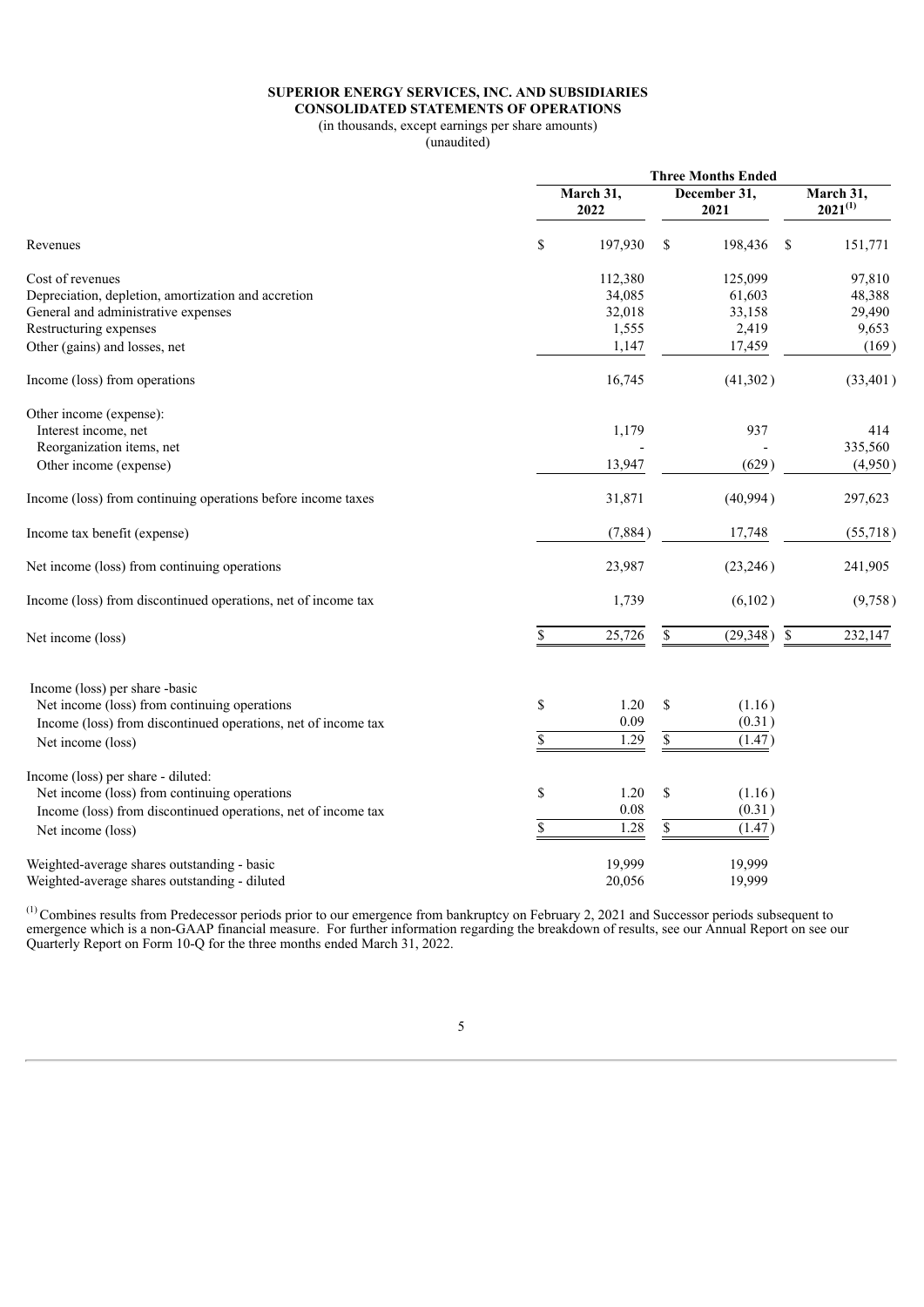#### **SUPERIOR ENERGY SERVICES, INC. AND SUBSIDIARIES CONSOLIDATED BALANCE SHEETS**

# (in thousands)

(unaudited)

|                                                | 3/31/2022 |           |    | 12/31/2021 |  |  |
|------------------------------------------------|-----------|-----------|----|------------|--|--|
| <b>ASSETS</b>                                  |           |           |    |            |  |  |
| Current assets:                                |           |           |    |            |  |  |
| Cash and cash equivalents                      | \$        | 359,511   | \$ | 314,974    |  |  |
| Accounts receivable, net                       |           | 197,602   |    | 182,432    |  |  |
| Income taxes receivable                        |           | 5,578     |    | 5,099      |  |  |
| Prepaid expenses                               |           | 16,037    |    | 15,861     |  |  |
| Inventory                                      |           | 59,830    |    | 60,603     |  |  |
| Investment in equity securities                |           | 26,605    |    | 25,735     |  |  |
| Other current assets                           |           | 5,748     |    | 6,701      |  |  |
| Assets held for sale                           |           | 28,491    |    | 37,528     |  |  |
| Total current assets                           |           | 699,402   |    | 648,933    |  |  |
| Property, plant and equipment, net             |           | 331,499   |    | 356,274    |  |  |
| Notes receivable                               |           | 61,566    |    | 60,588     |  |  |
| Restricted cash                                |           | 79,561    |    | 79,561     |  |  |
| Other long-term assets, net                    | 52,331    |           |    | 54,152     |  |  |
| Total assets                                   | \$        | 1,224,359 | \$ | 1,199,508  |  |  |
| LIABILITIES AND STOCKHOLDERS' EQUITY (DEFICIT) |           |           |    |            |  |  |
| Current liabilities:                           |           |           |    |            |  |  |
| Accounts payable                               | \$        | 43,573    | \$ | 43,080     |  |  |
| Accrued expenses                               |           | 107,027   |    | 108,610    |  |  |
| Income taxes payable                           |           | 12,990    |    | 8,272      |  |  |
| Liabilities held for sale                      |           | 3,678     |    | 5,607      |  |  |
| Total current liabilities                      |           | 167,268   |    | 165,569    |  |  |
| Decommissioning liabilities                    |           | 193,041   |    | 190,380    |  |  |
| Deferred income taxes                          |           | 9,725     |    | 12,441     |  |  |
| Other long-term liabilities                    |           | 86,281    |    | 89,385     |  |  |
| <b>Total Liabilities</b>                       |           | 456,315   |    | 457,775    |  |  |
| Total stockholders' equity (deficit)           |           | 768,044   |    | 741,733    |  |  |
| Total liabilities and stockholders' equity     | \$        | 1,224,359 | \$ | 1,199,508  |  |  |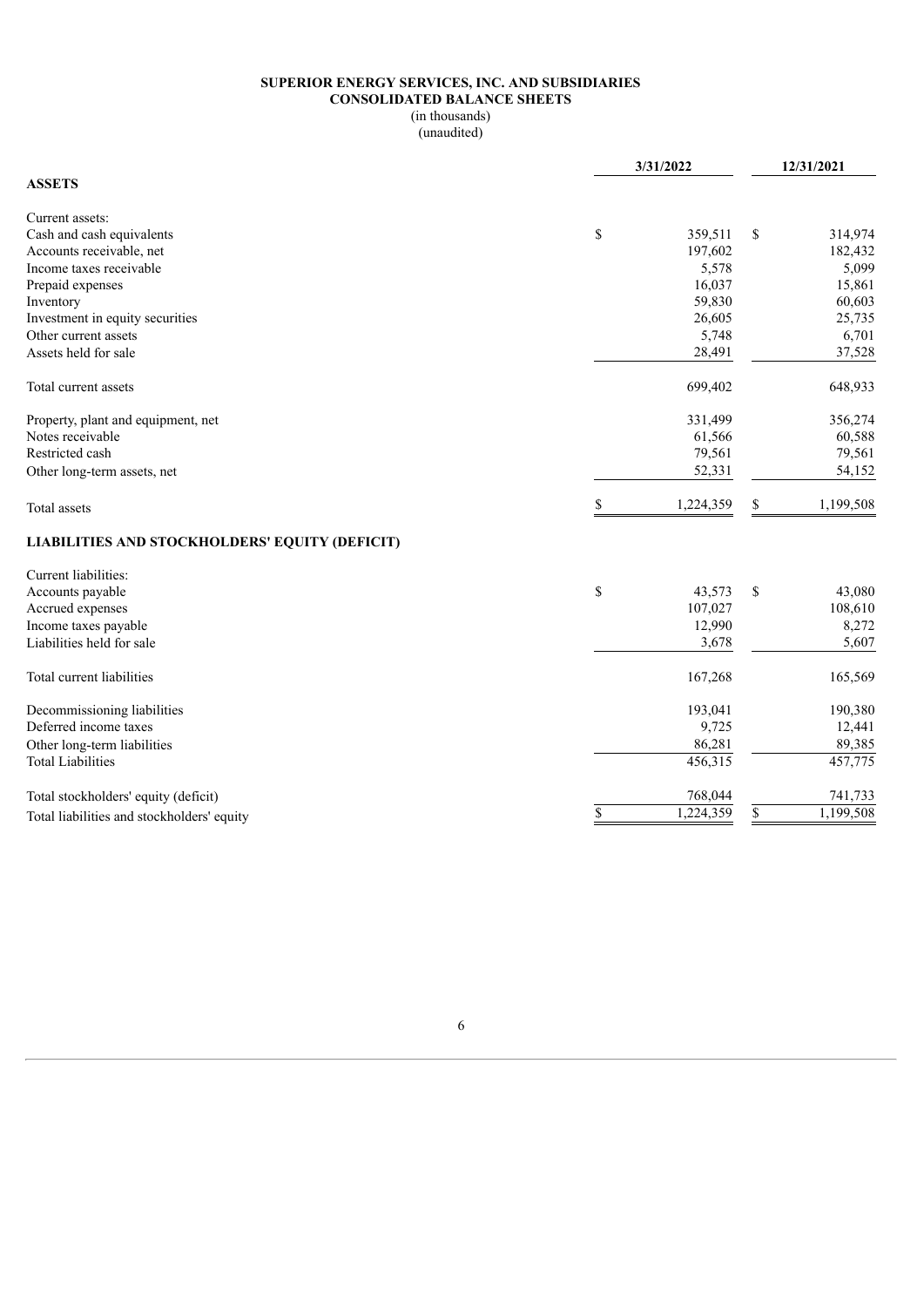#### **SUPERIOR ENERGY SERVICES, INC. AND SUBSIDIARIES CONDENSED CONSOLIDATED STATEMENTS OF CASH FLOWS**

(in thousands)

(unaudited)

|                                                                                  | <b>Three Months Ended</b> |                           |  |
|----------------------------------------------------------------------------------|---------------------------|---------------------------|--|
|                                                                                  | March 31,<br>2022         | March 31,<br>$2021^{(1)}$ |  |
| Cash flows from operating activities                                             |                           |                           |  |
| Net income                                                                       | \$<br>25,726              | 232,147<br>\$.            |  |
| Adjustments to reconcile net income to net cash provided by operating activities |                           |                           |  |
| Depreciation, depletion, amortization and accretion                              | 34,085                    | 63,304                    |  |
| Reorganization items, net                                                        |                           | (354, 279)                |  |
| Other non-cash items                                                             | (17,251)                  | 43,840                    |  |
| Changes in operating assets and liabilities                                      | (7, 470)                  | 41,772                    |  |
| Net cash from operating activities                                               | 35,090                    | 26,784                    |  |
| Cash flows from investing activities                                             |                           |                           |  |
| Payments for capital expenditures                                                | (11,297)                  | (7,154)                   |  |
| Proceeds from sales of assets                                                    | 13,379                    | 7,923                     |  |
| Proceeds from sales of equity securities                                         | 7,365                     |                           |  |
| Net cash from investing activities                                               | 9,447                     | 769                       |  |
| Cash flows from financing activities                                             |                           |                           |  |
| Other                                                                            |                           | (1,934)                   |  |
| Net cash from financing activities                                               |                           | (1,934)                   |  |
| Effect of exchange rate changes on cash                                          |                           | 311                       |  |
| Net change in cash, cash equivalents and restricted cash                         | 44,537                    | 25,930                    |  |
| Cash, cash equivalents and restricted cash at beginning of period                | 394,535                   | 268,184                   |  |
| Cash, cash equivalents and restricted cash at end of period                      | 439,072                   | 294,114<br>\$.            |  |

Combines results from Predecessor periods prior to our emergence from bankruptcy on February 2, 2021 and Successor periods subsequent to emergence which is a non-GAAP financial measure. For further information regarding the breakdown of results, see our Quarterly Report on Form 10- Q for the three months ended March 31, 2022. (1)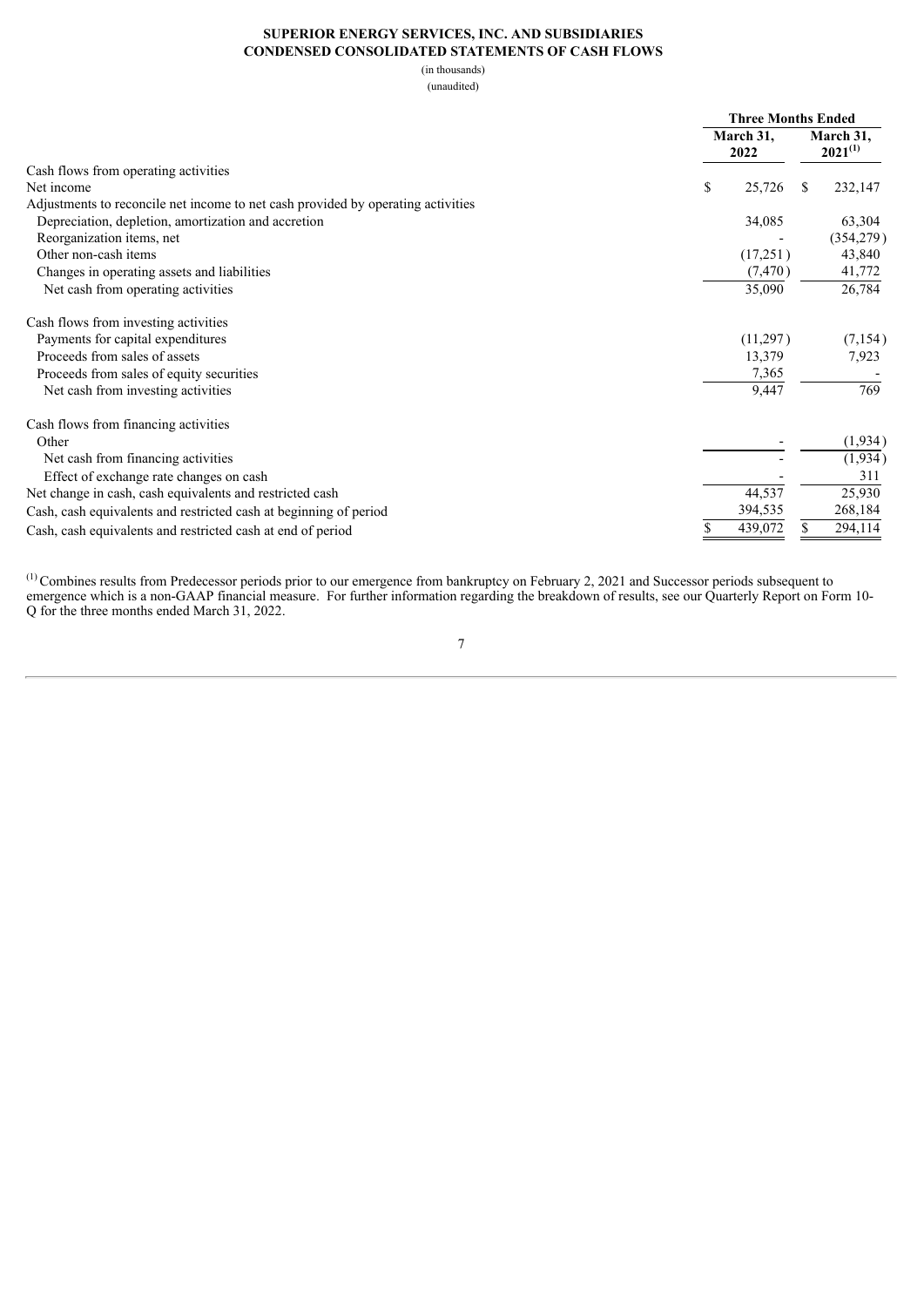# **SUPERIOR ENERGY SERVICES, INC. AND SUBSIDIARIES REVENUE BY GEOGRAPHIC REGION BY SEGMENT**

(in thousands, except per share data)

(unaudited)

|                            |             | <b>Three Months Ended</b> |    |                      |                   |         |  |  |  |  |
|----------------------------|-------------|---------------------------|----|----------------------|-------------------|---------|--|--|--|--|
|                            | 2022        | March 31,                 |    | December 31,<br>2021 | March 31,<br>2021 |         |  |  |  |  |
| U.S. land                  |             |                           |    |                      |                   |         |  |  |  |  |
| Rentals                    | \$          | 33,962                    | \$ | 29,907               | $\mathbb{S}$      | 16,026  |  |  |  |  |
| Well Services              |             | 4,548                     |    | 4,588                |                   | 5,505   |  |  |  |  |
| Total U.S. land            |             | 38,510                    |    | 34,495               |                   | 21,531  |  |  |  |  |
| U.S. offshore              |             |                           |    |                      |                   |         |  |  |  |  |
| Rentals                    |             | 32,753                    |    | 27,356               |                   | 28,599  |  |  |  |  |
| Well Services              |             | 28,321                    |    | 24,661               |                   | 26,792  |  |  |  |  |
| <b>Total U.S. offshore</b> |             | 61,074                    |    | 52,017               |                   | 55,391  |  |  |  |  |
| <b>International</b>       |             |                           |    |                      |                   |         |  |  |  |  |
| Rentals                    |             | 22,041                    |    | 25,530               |                   | 16,162  |  |  |  |  |
| Well Services              |             | 76,305                    |    | 86,394               |                   | 58,687  |  |  |  |  |
| <b>Total International</b> |             | 98,346                    |    | 111,924              |                   | 74,849  |  |  |  |  |
| <b>Total Revenues</b>      |             | 197,930                   |    | 198,436              | S                 | 151,771 |  |  |  |  |
|                            | $\,$ 8 $\,$ |                           |    |                      |                   |         |  |  |  |  |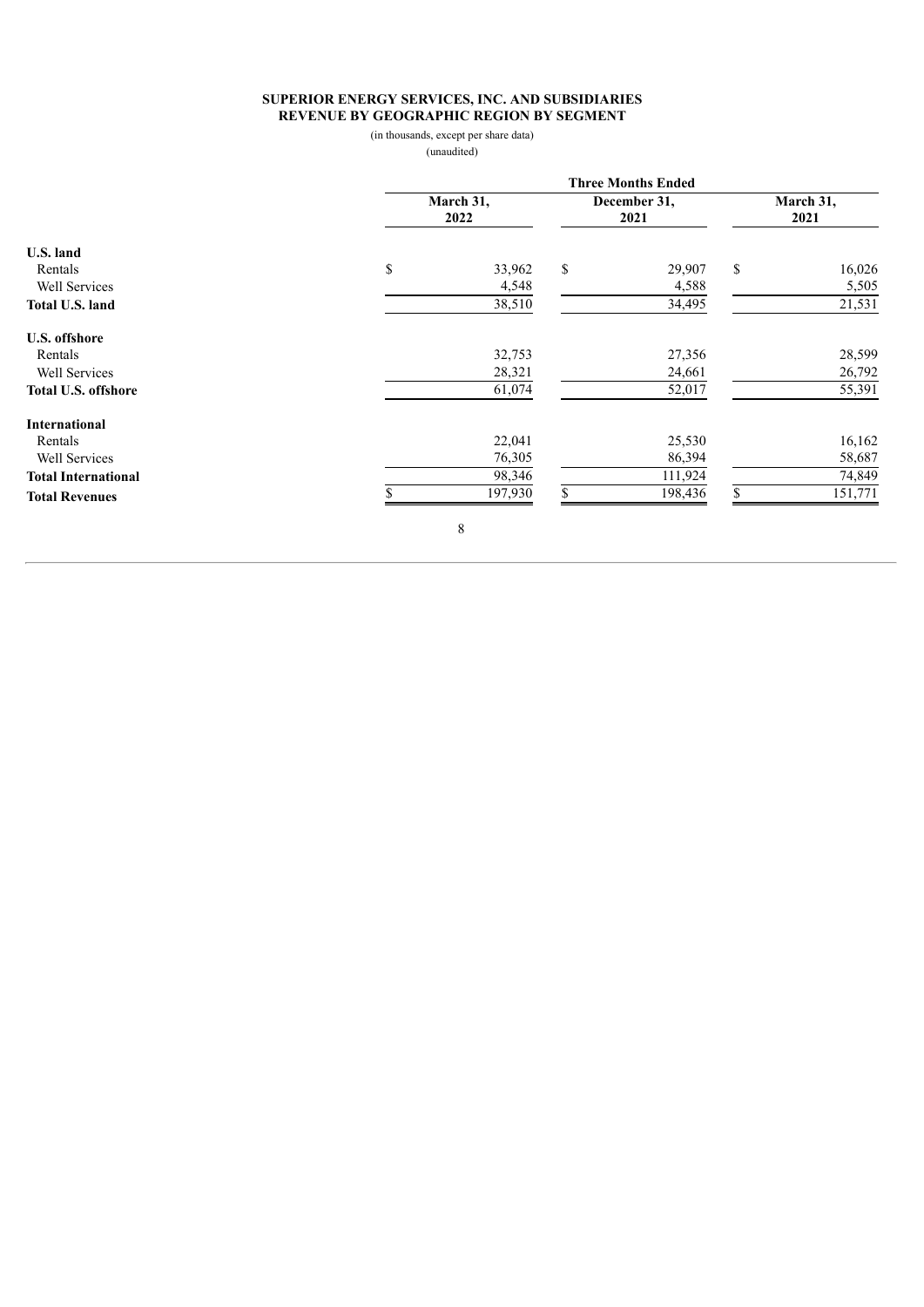#### **SUPERIOR ENERGY SERVICES, INC. AND SUBSIDIARIES SEGMENT HIGHLIGHTS**

(in thousands)

(unaudited)

|                                      | <b>Three Months Ended</b> |                   |    |                  |    |                   |  |  |
|--------------------------------------|---------------------------|-------------------|----|------------------|----|-------------------|--|--|
|                                      |                           | March 31,<br>2022 |    |                  |    | March 31,<br>2021 |  |  |
| <b>Revenues</b>                      |                           |                   |    |                  |    |                   |  |  |
| Rentals                              | \$                        | 88,756            | \$ | 82,793           | \$ | 60,787            |  |  |
| Well Services                        |                           | 109,174           |    | 115,643          |    | 90,984            |  |  |
| Corporate and other                  |                           |                   |    |                  |    |                   |  |  |
| <b>Total Revenues</b>                | \$.                       | 197,930           | \$ | 198,436          | \$ | 151,771           |  |  |
| <b>Income (Loss) from Operations</b> |                           |                   |    |                  |    |                   |  |  |
| Rentals                              | \$                        | 28,785            | \$ | 2,311            | \$ | (180)             |  |  |
| Well Services                        |                           | 4,135             |    | (25,560)         |    | (10, 898)         |  |  |
| Corporate and other                  |                           | (16, 175)         |    | (18, 053)        |    | (22, 323)         |  |  |
| Total Income (Loss) from Operations  | \$                        | 16,745            | \$ | (41, 302)        | \$ | (33, 401)         |  |  |
| <b>Adjusted EBITDA</b>               |                           |                   |    |                  |    |                   |  |  |
| Rentals                              | \$                        | 49,774            | \$ | 44,179           | \$ | 32,149            |  |  |
| Well Services                        |                           | 16,502            |    | 9,511            |    | 3,931             |  |  |
| Corporate and other                  |                           | (13,252)          |    | (13, 581)        |    | (11, 440)         |  |  |
| <b>Total Adjusted EBITDA</b>         |                           | 53,024            | \$ | 40,109           | \$ | 24,640            |  |  |
| <b>Adjusted EBITDA Margin</b>        |                           |                   |    |                  |    |                   |  |  |
| Rentals                              |                           | 56%               |    | 53%              |    | 53%               |  |  |
| Well Services                        |                           | 15%               |    | 8%               |    | $4\%$             |  |  |
| Corporate and other                  |                           | n/a               |    | n/a              |    | n/a               |  |  |
| <b>Total Adjusted EBITDA</b>         |                           | $\frac{27}{96}$   |    | $\frac{1}{20}$ % |    | $16\%$            |  |  |

We define EBITDA as income (loss) from continuing operations excluding the impact of depreciation, depletion, amortization and accretion, interest and income taxes. Additionally, our definition of Adjusted EBITDA adjusts for the impact of restructuring expenses, other gains and losses, other (income) expenses and other adjustments.

Adjusted EBITDA Margin represents Adjusted EBITDA by segment as a percentage of segment revenues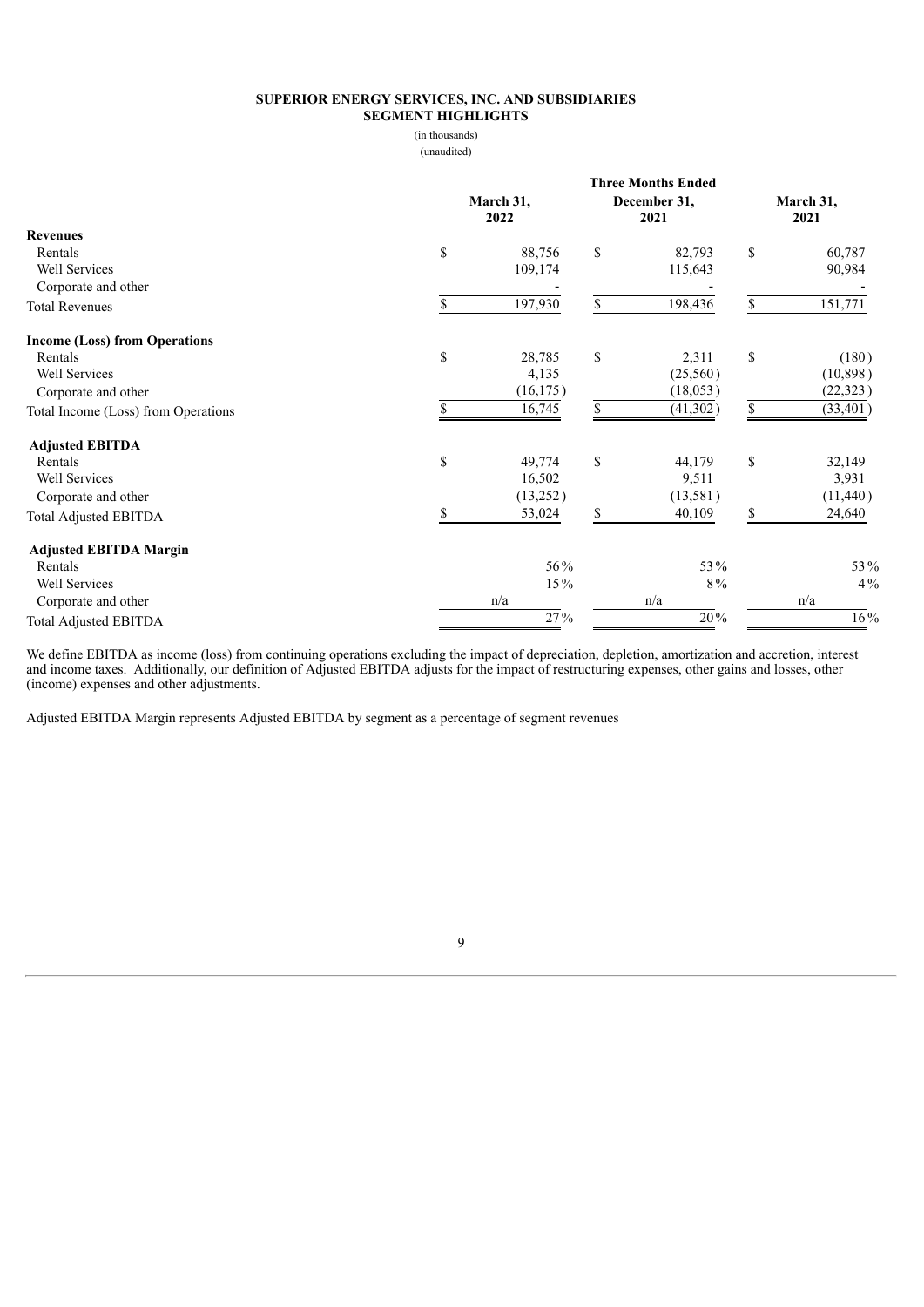#### **SUPERIOR ENERGY SERVICES, INC. AND SUBSIDIARIES RECONCILIATION OF ADJUSTED EBITDA**

(in thousands)

(unaudited)

|                                                     | <b>Three Months Ended</b> |          |                      |          |                           |           |  |  |  |  |
|-----------------------------------------------------|---------------------------|----------|----------------------|----------|---------------------------|-----------|--|--|--|--|
|                                                     | March 31,                 |          | December 31,<br>2021 |          | March 31.<br>$2021^{(1)}$ |           |  |  |  |  |
| Net income (loss) from continuing operations        | \$                        | 23,987   | \$                   | (23,246) | \$                        | 241,905   |  |  |  |  |
| Depreciation, depletion, amortization and accretion |                           | 34,085   |                      | 61,603   |                           | 48,388    |  |  |  |  |
| Interest income, net                                |                           | (1,179)  |                      | (937)    |                           | (414)     |  |  |  |  |
| Income taxes                                        |                           | 7,884    |                      | (17,748) |                           | 55,718    |  |  |  |  |
| Reorganization items, net                           |                           |          |                      |          |                           | (335,560) |  |  |  |  |
| Restructuring expenses                              |                           | 1,555    |                      | 2,419    |                           | 9,653     |  |  |  |  |
| Other (gains) and losses, net $(2)$                 |                           | 1,147    |                      | 17,459   |                           | (169)     |  |  |  |  |
| Other (income) expense                              |                           | (13,947) |                      | 629      |                           | 4,950     |  |  |  |  |
| Other adjustments $(3)$                             |                           | (508)    |                      | (70)     |                           | 169       |  |  |  |  |
| <b>Adjusted EBITDA</b>                              |                           | 53,024   |                      | 40.109   |                           | 24,640    |  |  |  |  |

We define EBITDA as income (loss) from continuing operations excluding the impact of depreciation, depletion, amortization and accretion, interest and income taxes. Additionally, our definition of Adjusted EBITDA adjusts for the impact of restructuring expenses, other gains and losses, other (income) expenses and other adjustments.

 $<sup>(1)</sup>$  Combines results from Predecessor periods prior to our emergence from bankruptcy on February 2, 2021 and Successor periods subsequent to</sup> emergence. For further information regarding the breakdown of results, see our Quarterly Report on Form 10-Q for the three months ended March 31, 2022.

 $^{(2)}$  Other gains and losses for the fourth quarter comprised \$15.2 million related to our Wells Services segment, which includes approximately \$11.7 million from exit activities related to SES Energy Services India Pvt. Ltd, and \$2.3 million related to our Rentals segment. Other gains and losses primarily relate to charges recorded as part of our strategic disposal of low margin assets in line with our Transformation Project strategy and includes gains/losses on asset sales, as well as impairments primarily related to long-lived assets.

 $(3)$  Other adjustments relate to costs associated with our Transformation Project which are included in cost of revenues in our condensed consolidated statements of operations. These costs primarily relate to shut down costs incurred at certain locations and include severance of personnel and the writedown of inventory.